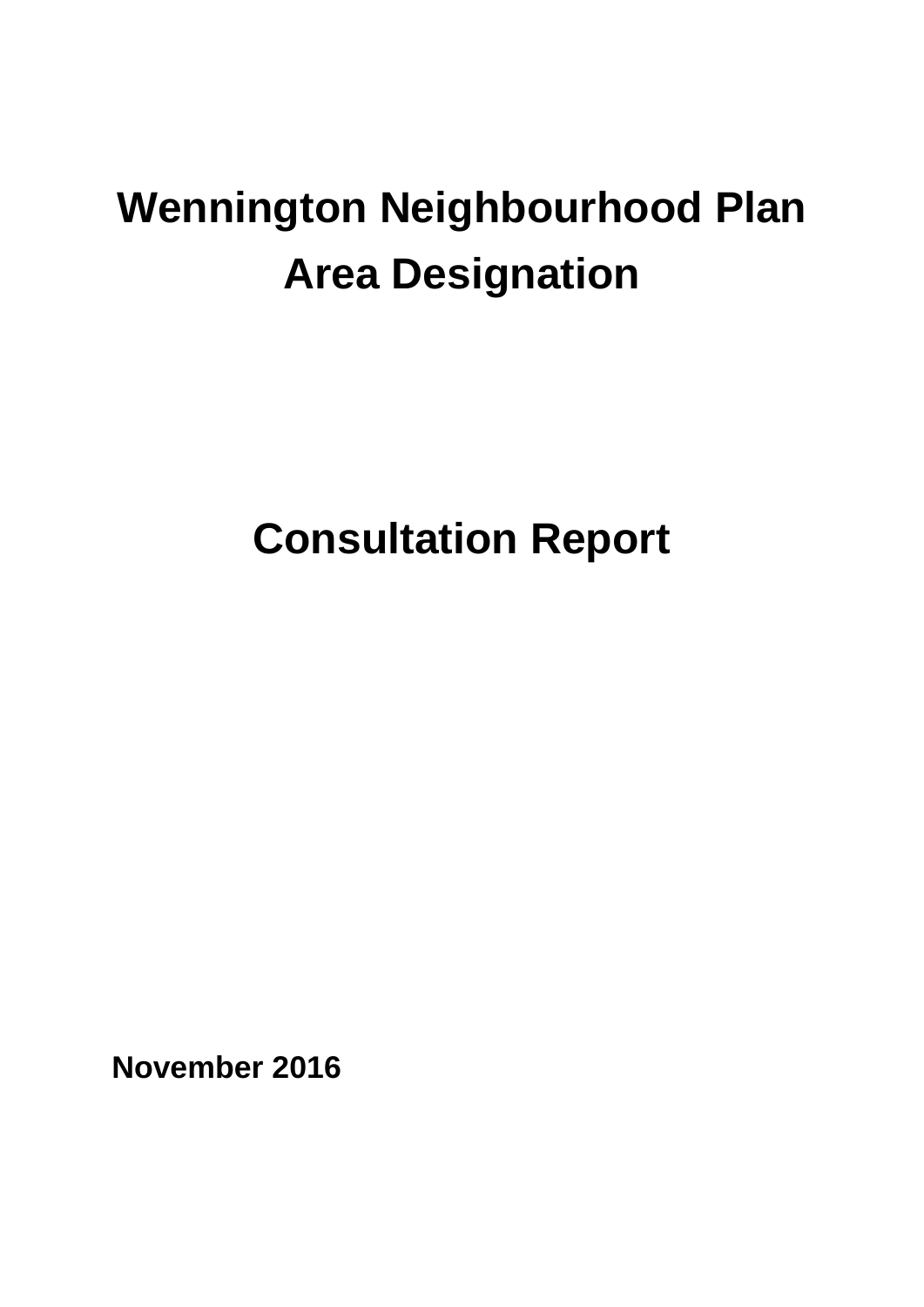### **1. Introduction**

- 1.1 Neighbourhood planning gives communities the chance to decide where new development should be and what it should look like. For example, new homes, shops and offices. A plan must be in line with the District's Local Plan and is subject to an independent examination and community referendum. If approved, a neighbourhood plan forms part of the district's Local Plan and it is used in helping to make decisions on planning applications.
- 1.2 One of the first stages of developing a neighbourhood plan is to agree the area that this will cover.

### **2. Background**

- 2.1 Wennington Parish Council submitted an application on 13 September 2016 to designate their neighbourhood plan area, this proposal covered the whole parish area.
- 2.2 Lancaster City Council consulted on the application for 4 weeks, from 26 September 2016 to 24 October 2016, before making a decision.
- 2.3 A press release was issued and an information email was also sent out to the planning policy consultation list (1,749 contacts).
- 2.4 The application letter, completed form and a map of the proposed area could be viewed on both the Parish Council website and on the Parish noticeboard.
- 2.5 Comments could be sent to the Planning and Housing Policy Team by email or post.

#### **3. Summary of Consultation Responses**

- 3.1 8 organisations responded to the Wennington neighbourhood plan designation area consultation.
	- Canal and River Trust (20.10.16)
	- Natural England (10.10.16)
	- Lancashire County Council (5.10.16)
	- Highways England (27.09.16)
	- Health and Safety Executive (28.9.16)
	- Environment Agency (03.10.16)
	- Historic England (03.10.16)
	- Lancashire Wildlife Trust (6.10.16)
- 3.2 There have been no objections to the proposed Wennington neighbourhood plan designation area, however a range of advice and guidance has been provided by a number of respondents.
- 3.3 The Health and Safety Executive highlighted that a number of consultation zones were within the proposed neighbourhood plan boundary. Various issues were raised including housing allocations, workplace allocations and mixed use allocations. They recommended that consultation zones should be marked on future maps to identify future development proposals that could encroach on consultation zones and the extent of any encroachment